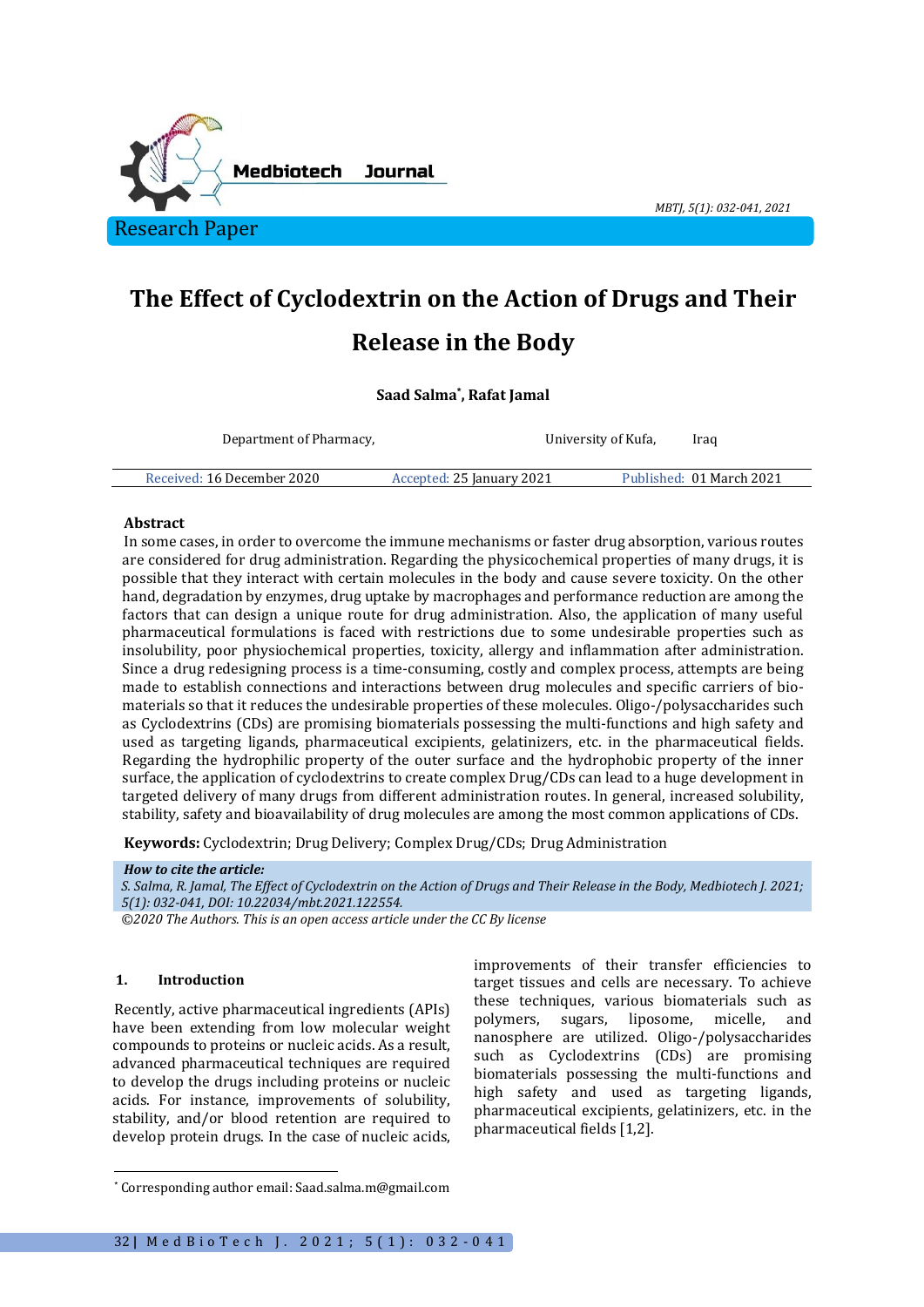The cyclodextrins (CDs) have been known for over 100 years. They were first discovered in 1891 by Villiers, a French scientist. Villiers has named this product "cellulosine" because the substance appeared to be resistant at acid hydrolysis and did not have reducing properties [3]. In the second stage (from 1930s to the 1970s), the structures of α- and β-CDs were first determined by X-ray diffraction in 1942, followed by the γ-CD structure in 1948. At the same time, structures of some inclusion complexes of CDs were determined and in 1961, the natural existence of δ-, ζ-, ξ-, and even η-CD was reported. The first patent in CDs was reported in 1953 (Freundenberg, Cramer, & Plieninger, 1953) and the first fundamental review on CDs and derivatives was published by French (1957). Until the end of the 1960s, the CD structure, physical and chemical properties, methods of preparation, and corresponding inclusion complexes have been investigated in detail by many authors such as Higuchi and Connors, 1965; Cramer, Saenger, & Satz, 1967 [3].

Summarizing the literature until the end of 1960s, CDs were considered to be promising molecules, particularly because of their industrial potential, but they remained as expensive substances (fabrication in small quantities) and their utilization in products for human use questionable because of unknown potential toxic effect. Following the last period from the 1970s until present, after adequate toxicological studies, CDs are today used as successful "new" pharmacological excipients [3]. Every year, CDs are the subject of approximately 1000 additional research articles and abstracts, with a large number in the pharmaceutical branch, and many CDs and derivatives are included in the Handbook of Pharmaceutical Excipients. Considering the price of β-CD, while in 1970 1 kg costed about 2000 euros, today it is only several euros (∼400-450 euros) per kilogram. Thus, a large number of CD derivatives are produced industrially and used in the manufacture of drug carriers, cosmetics, or in catalysis, agricultural, and food industries [3].

# **2. Cyclodextrins**

Cyclodextrins (CDs) are cyclic oligosaccharides containing six (α-CD), seven (β-CD) or eight (γ-CD) α-1,4-linked glycopyranose units, with a hydrophilic hydroxyl group on their outer surface and a hydrophobic cavity in the center. Owing to lack of free rotation about the bonds connecting the glucopyranose units, the cyclodextrins are not perfectly cylindrical molecules but are toroidal or cone shaped. Based on the architecture, the primary hydroxyl groups are located on the narrow side of the torus while the secondary hydroxyl groups are located on the wider edge [1, 4-6]. Structure and conformation of natural cyclodextrins shown in Figure 1.



Figure 1. Structure and conformation of natural cyclodextrins<sup>[7]</sup>.

The most common cyclodextrins are αcyclodextrin(αCD), β-cyclodextrin(βCD) and γcyclodextrin(γCD) which consist of six, seven and eight glucopyranose units respectively. But due to steric factors, cyclodextrins having fewer than six glucopyranose units cannot exist, cyclodextrins containing nine, ten, eleven, twelve and thirteen glucopyranose units, which are designated δ-, ε-, ζ-, η- and θ-cyclodextrin, respectively have been reported [4]. The chemical and physical properties of the four most common cyclodextrins are given in Table1[4].

**Table 1.** Characteristics/properties of CDs [3].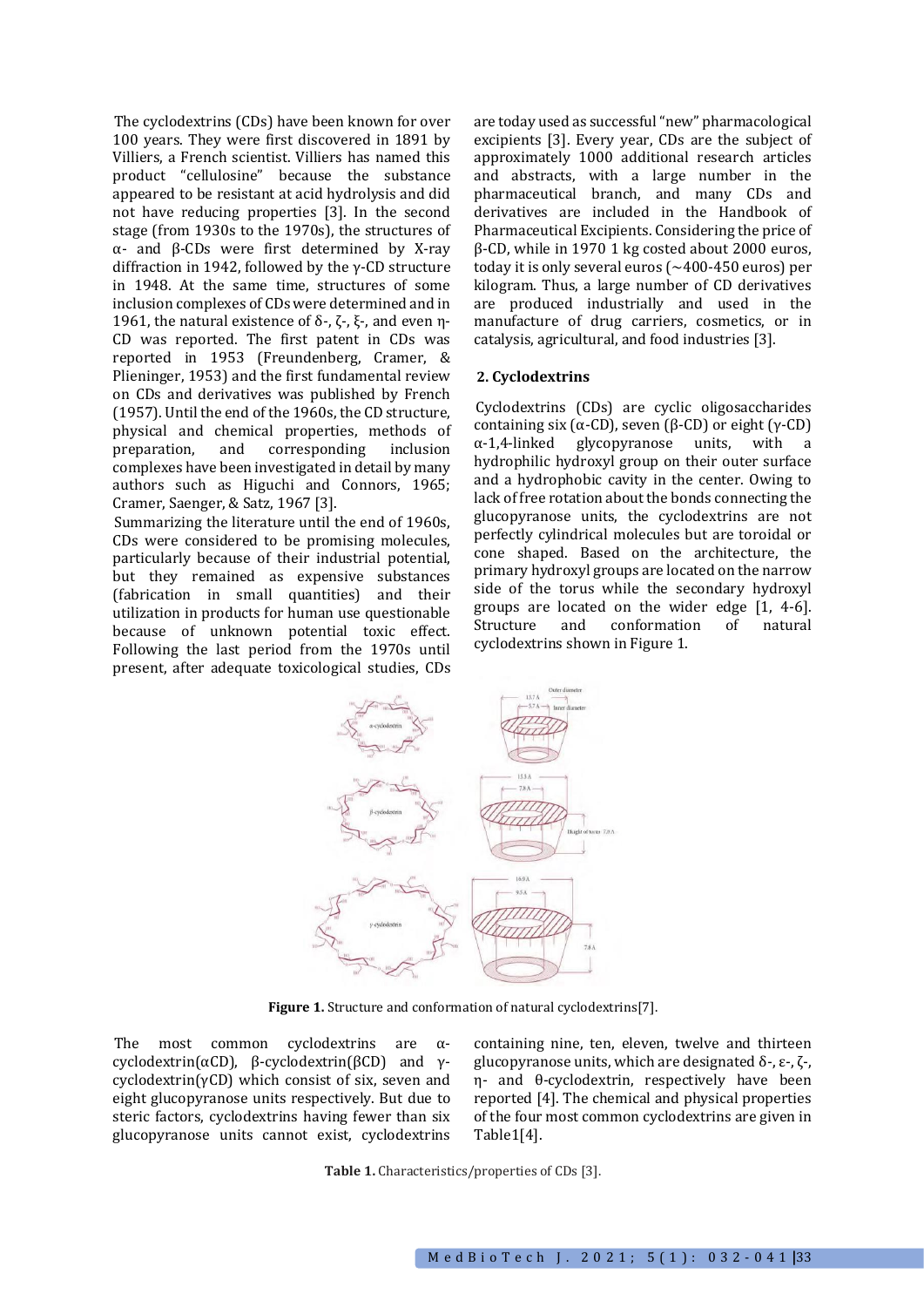| <b>Characteristics</b>                         | <b>Type of cyclodextrin</b> |                |                  |
|------------------------------------------------|-----------------------------|----------------|------------------|
|                                                | $\alpha$ -CD                | $\beta$ -CD    | $v$ -CD          |
| Number of glucopyranose units                  | 6                           |                | 8                |
| Molecular weight (g/mol)                       | 972                         | 1135           | 1297             |
| Solubility in water at $25^{\circ}$ C (%, w/w) | 145                         | 18.5           | 233              |
| $\lceil \alpha \rceil$ 25°C                    | $150 \pm 5$                 | $162.5 \pm 5$  | $177.4 \pm 5$    |
| Internal diameter (Å)                          | $4.7 - 5.3$                 | $6.0 - 6.5$    | $7.5 - 8.3$      |
| External diameter (Å)                          | 14.6                        | 15.4           | 17.5             |
| Volume of the cavity $(A^3)$                   | 174                         | 262            | 427              |
| Approx. cavity volume in 1 mol CD<br>(mL)      | 104                         | 157            | 256              |
| Cristal forms (from water)                     | Hexagonal                   | Monoclinic     | <b>Quadratic</b> |
|                                                | plates                      | parallelograms | prisms           |
| Cristal water (wt %)                           | 10.2                        | $13.2 - 14.5$  | $8.13 - 17.7$    |
| Diffusion constant at 40°C                     | 3.443                       | 3.224          | 3.000            |
| Hydrolysis by A. oryzae $\alpha$ -amylase      | Negligible                  | Slow           | Rapid            |
| pK (by potentiometry) at 25°C                  | 12,332                      | 12,202         | 12,081           |

CDs are capable of forming inclusion complexes with many drugs by taking up a whole drug molecule, or some part of it, into the cavity [1]. Such molecular encapsulation will affect many of the physicochemical properties of drugs, such as their aqueous solubility and rate of dissolution. Among the various approaches, preparation of inclusion complexes with cyclodextrin have proven to be successful in enhancing the solubility of poorly water soluble drugs I, II [2, 4, 7]. The formation of inclusion complexes with a wide variety of guest molecules is one of the most interesting properties of cyclodextrins. Molecular encapsulation may occur both in solid and in solution state. In solid state, guest molecules can be enclosed within the cavity or may be aggregated to the outside of the cyclodextrin molecule and in solution state; there is equilibrium between complexed and noncomplexed guest molecules. A guest molecule experiences changes in the physicochemical properties when it gets incorporated within the cyclodextrin cavity. Changes in the physicochemical properties provide methods to characterize whether guest molecules are really included in the cyclodextrin cavity [4]. Some of cyclodextrin derivatives are shown in Table 2.

| Cyclodextrin                              | <b>Abbreviation</b> | R                                                  | $\mathbf n$ |
|-------------------------------------------|---------------------|----------------------------------------------------|-------------|
| Carboxymethyl-β-cyclodextrin              | $CM-6-CD$           | CH <sub>2</sub> C <sub>0</sub> <sub>2</sub> H or H | 5           |
| $Carboxy methyl-ethyl-\beta-cyclodextrin$ | $CME-B-CD$          | $CH2CO2H$ , $CH2CH3$ or H                          | 5           |
| $Diethyl-\beta-cyclodextrin$              | $DE-\beta-CD$       | $CH2CH3$ or H                                      | 5           |
| $Dimethyl-\beta-cyclodextrin$             | $DM-6-CD$           | $CH3$ or $H3$                                      | 5           |
| $Glucosyl-\beta-cyclodextrin$             | $G_1 - \beta - CD$  | Glucosyl or H                                      | 5           |
| $Hydroxybutenyl-\beta-cyclodextrin$       | $HBU - \beta - CD$  | CH <sub>2</sub> CH(CHCH <sub>2</sub> )OH or H      | 5           |
| $Hydroxyethyl-\beta-cyclodextrin$         | $HE-β-CD$           | CH <sub>2</sub> CH <sub>20</sub> H or H            | 5           |
| $Hydroxypropyl-\beta-cyclodextrin$        | $HP-B-CD$           | CH <sub>2</sub> CHOHCH <sub>3</sub> or H           | 5           |
| $Hydroxypropyl-y-cyclodextrin$            | $HP-\gamma$ -CD     | CH <sub>2</sub> CHOHCH <sub>3</sub> or H           | 6           |
| Maltosyl-β-cyclodextrin                   | $G_2 - \beta - CD$  | Maltosyl or H                                      | 5           |
| Methyl-β-cyclodextrin                     | $M-\beta$ -CD       | $CH3$ or H                                         | 5           |
| Random methyl-β-cyclodextrin              | $RM - \beta$ -CD    | $CH3$ or H                                         | 5           |
| Sulfobutylether-β-cyclodextrin            | $SBE-\beta-CD$      | $(CH2)4S03Na$ or H                                 | 5           |

**Table 2.** Some of the cyclodextrin derivatives [8].

In the cell biology fields, CDs at higher concentration induce hemolysis and decrease the integrity of the mucosal epithelial cells and extract cholesterol, phospholipids, and proteins from biological membranes, which are useful for

investigating the function of caveolae, lipid rafts, and cholesterol transporter. However, the interactions between CDs and proteins or nucleic acids are negligible, resulting in a limitation to utilize CDs as drug carriers for these drugs [1]. They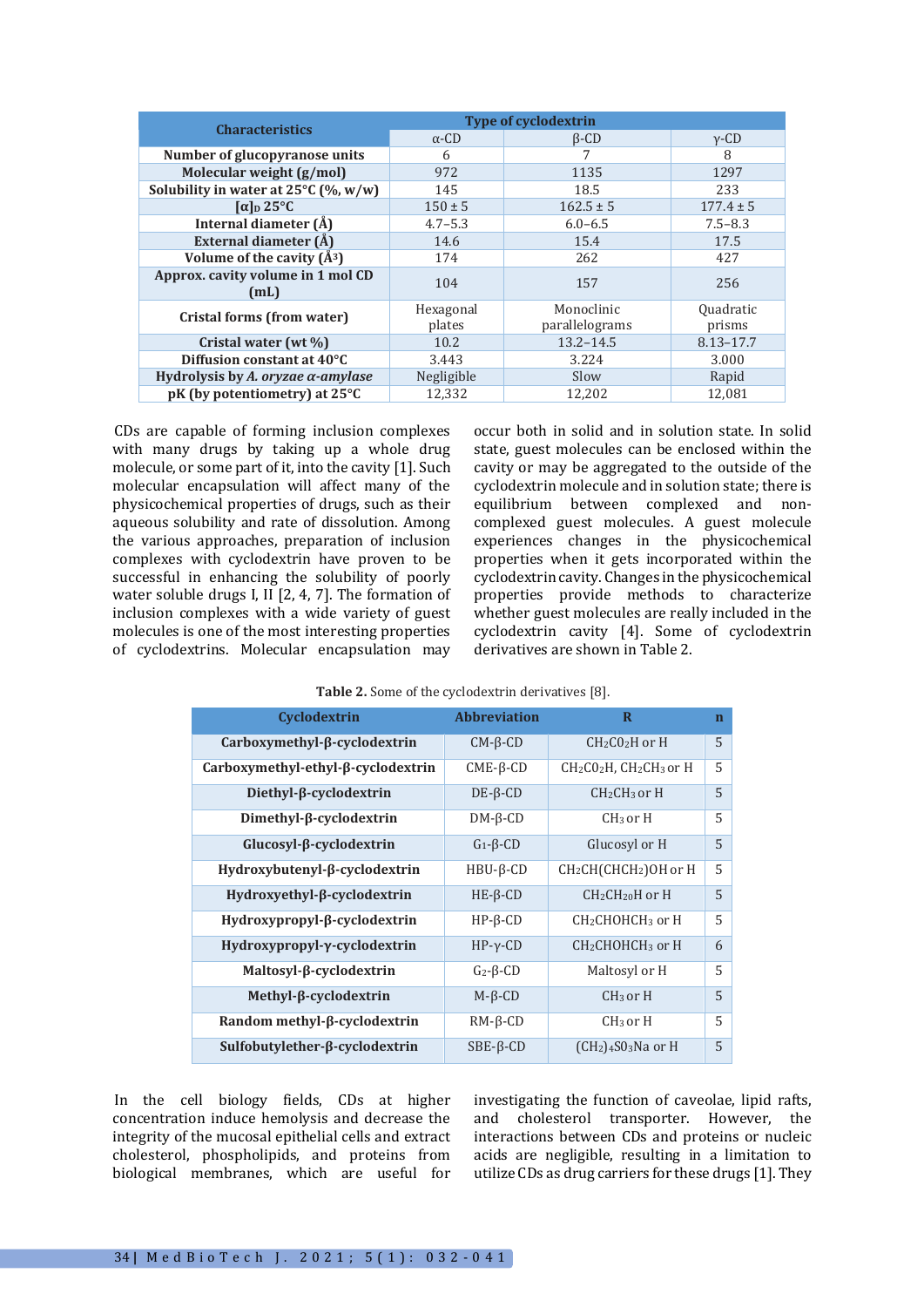are widely used in the pharmaceutical, food, textile, and home-based consumer products owing to its binding capacity for small molecules with phenyl rings. However, native CDs typically do not form viable complexes with hydrophilic molecules, or macromolecules, and most commonly used CD form β-CD has poor water solubility which limits their complexation abilities. Moreover, β-CD cannot be injected intravenously as they are known to complex with cholesterol, thereby leading to nephrotoxicity. To overcome these potential problems of native CDs, several structural modifications have been explored [6].

# *3. Drug delivery with Cyclodextrin*

It is important for a pharmaceutical formulator to know the advantages and limitations of each excipient used during design of a product. Excipients are selected based on the physicochemical properties of the drug (e.g., solubility, stability), type of delivery (e.g., tablet, parenteral solution) and desired pharmacokinetics (e.g., instant release, sustained release) [9]. Owing to the remarkable ability of CDs to form inclusion complexes with a variety of drug molecules, numerous applications have been developed in the drug delivery field using almost all routes of administration [3]. Equilibrium binding of a drug with a cyclodextrin to form a 1:1 inclusion complex is shown in Figure 2. This section is mainly concerned with applications of cyclodextrins in oral and sublingual, ocular, nasal, dermal, parenteral, rectal and other novel drug delivery systems sitespecific drug targeting and nanoparticles [10].



**Figure 1.** Equilibrium binding of a drug with a cyclodextrin to form a 1:1 inclusion complex [8].

#### *3.1 Oral drug delivery*

Applications of CDs in oral drug delivery include improvement of drug bioavailability due to increased drug solubility, improvement of rate and extent of dissolution, and/ or stability of the drug at the absorption site, eg, the gastrointestinal tract (GIT) or in formulation, reduction of drug- induced irritation, and taste masking. CD complexation was found to decrease local drug irritation and also modify the time of drug release during GI transit. CDs enhance the mucosal drug permeability mainly by increasing the free drug availability at the absorptive surface. CD complexation can provide better and uniform absorption of low-soluble drugs with poor and erratic absorption and also enhance the drug activity on oral administration CD complexation increased the anthelmentic activity of albendazole and provided a high plasma concentration of the active metabolite. CD complexation increased the absorption of poorly water-soluble drugs, delivered via buccal or sublingual mucosa. Complexation can also mask the undesirable taste of drugs [11].

Drug absorption from immediate-release tablets in the gastrointestinal tract consists of a series of rate processes including drug dissolution in the aqueous gastrointestinal fluids, permeation of the drug molecules from the intestinal fluid through an aqueous diffusion layer immediately adjacent to the mucosal surface, and permeation through the mucosa [9]. At present, oral administration of inclusion complexes of CDs with many poorly water-soluble drugs is possible because of the natural  $\alpha$ - and β-CDs, unlike γ-CD (very large cavity) are not hydrolyzed by human saliva [3]. CDs (α-CD, β-CD, γ-CD) and their derivatives [sulfatedα-CD, sulfated-β-CD, carboxymethyl-β-CD (CM-β-CD), and 2-HP-β-CD] have been utilized in oral hygiene products to bind large sized malodorous compounds residing in the mouth (organic acids, amines, amino acids)[3]. The effect of cyclodextrins on oral drug absorption can be explained in the context of the Biopharmaceutics Classification System. The Biopharmaceutics Classification System categorises drugs according to their aqueous solubility and ability to permeate the intestinal mucosa [9, 10].

Class I drugs are relatively water soluble and their absolute bioavailability is  $\geq$  90%. These drugs permeate easily through the aqueous diffusion layer and possess sufficient lipophilicity to partition into and then permeate through the gastrointestinal mucosa. In general, hydrophilic cyclodextrins are not able to improve bioavailability of Class I drugs. However, cyclodextrin can be used to reduce local drug irritation and increase the rate of drug absorption [9, 10]. Class II drugs have limited aqueous solubility, resulting in dissolution-rate limited oral absorption. However, once in solution these drugs permeate biological membranes relatively easily, resulting in  $\geq 90\%$  absolute bioavailability. Thus, low aqueous solubility hampers their dissolution rate. The drug permeation through the aqueous diffusion layer adjacent to the mucosal surface will also be slow due to their low aqueous solubility. Water-soluble cyclodextrin complexes of these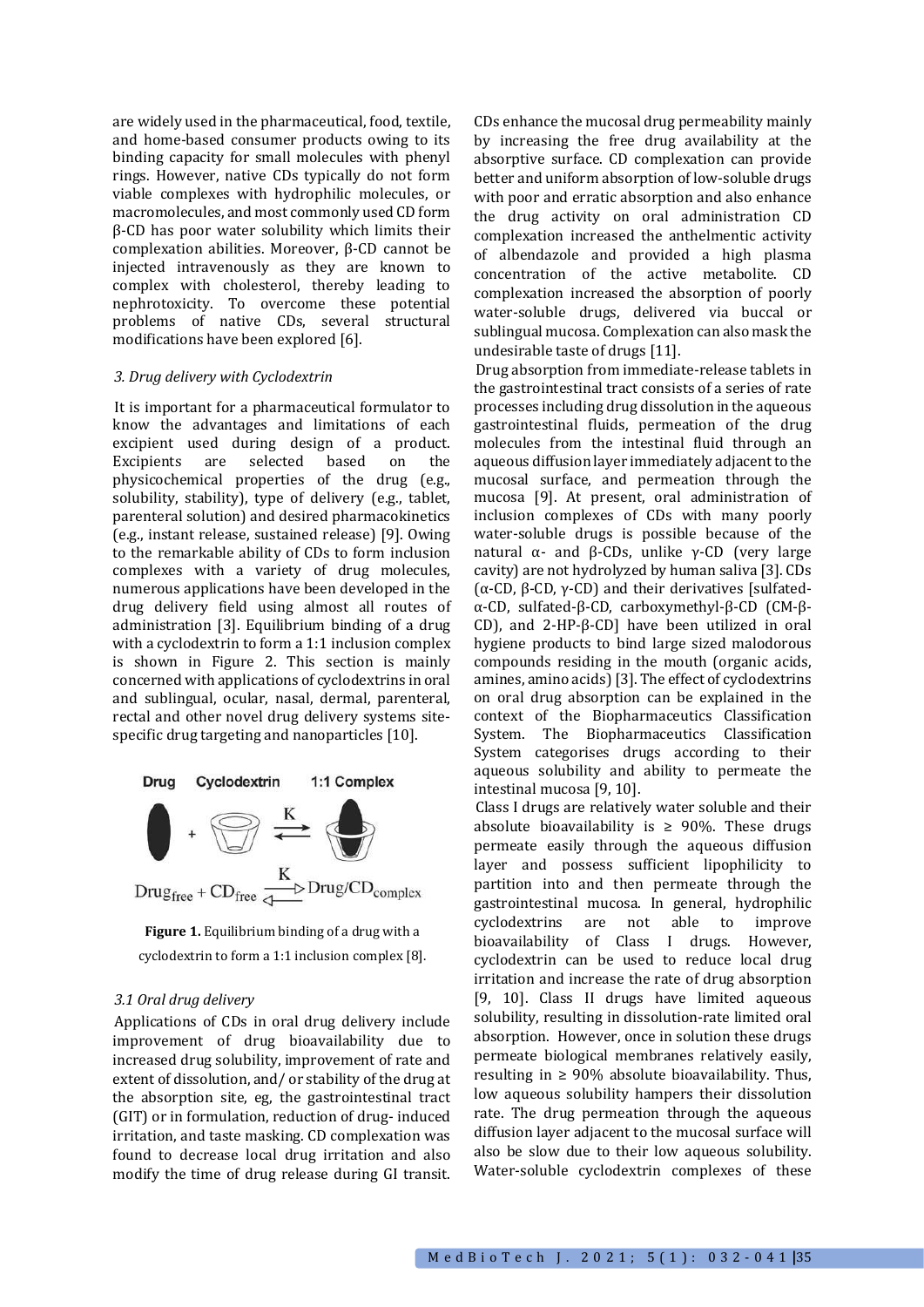drugs will enhance their diffusion to the mucosal surface leading to enhanced oral bioavailability. Class III drugs are water soluble, but do not easily permeate biological membranes due to, for example, their size and/or extent of hydration. Consequently, formation of hydrophilic drug/cyclodextrin complexes will not enhance their oral bioavailability, but will, if anything, reduce the ability of dissolved drug molecules to partition from the aqueous exterior into the gastrointestinal mucosa [9, 10]. Class IV drugs are water insoluble and do not readily permeate lipophilic biological membranes. These can, for example, be water-insoluble zwitterions or relatively large lipophilic molecules. Hydrophilic water-insoluble compounds such as zwitterions do not readily form cyclodextrin complexes and, thus, hydrophilic cyclodextrins are not likely to improve their oral bioavailability. However, cyclodextrins are able to improve aqueous solubility of some large lipophilic molecules leading to increased drug availability at the mucosal surface. This will frequently lead to increased oral bioavailability [9,10]. FDA Biopharmaceutics classification system of orally administered drugs is shown in Table 3.

| <b>Table 3.</b> FDA Biopharmaceutics classification system of orally administered drugs [9, 10]. |  |  |
|--------------------------------------------------------------------------------------------------|--|--|
|--------------------------------------------------------------------------------------------------|--|--|

| <b>FDA</b><br><b>class</b>                                     | <b>Drug Properties</b><br><b>Aqueous solubility</b> | <b>Permeability</b> | <b>Rate-determining step (RDS)</b><br>to drug absorption* | <b>Effect of cyclodextrin</b><br>complexation |
|----------------------------------------------------------------|-----------------------------------------------------|---------------------|-----------------------------------------------------------|-----------------------------------------------|
|                                                                | Highly soluble                                      | Highly<br>permeable | (Good bioavailability)                                    | Can decrease<br>absorption                    |
| $\mathbf{H}$                                                   | Poorly soluble                                      | Highly<br>permeable | Aqueous diffusion                                         | Can enhance absorption                        |
| III                                                            | Highly soluble                                      | Poorly<br>permeable | Membrane permeation                                       | Can decrease<br>absorption                    |
| IV                                                             | Poorly soluble                                      | Poorly<br>permeable | Aqueous diffusion and<br>membrane permeation              | Can enhance absorption                        |
| *RDS of drug delivery from the aqueous exterior into the body. |                                                     |                     |                                                           |                                               |

Very important characteristics of CDs and derivatives for oral delivery purposes stems from their ability to modify the bioavailability of drugs by increasing the time period of drug release and the drug dissolution rate whereas at the same time CDs may decrease local GI tract irritation or bitter taste of drugs[3]. Following interactions are possible in order to eliminate the bitter taste [3]:

1) The formation of a "host–guest" complex CD molecule (with bad tasting), impeding its reaction with the taste buds.

2) The interaction of the CDs with the so-called gatekeeper proteins localized in the taste bud paralyzing them.

The relative safety, efficacy in terms of complexation, cost, and acceptance in pharmacopeias are some important factors to be considered in selecting a CD for drug complexation [11].

Sublingual drug delivery is one of the most efficient ways to bypass hepatic first-pass metabolism. However, in order to enter into the systemic circulation, the drug must dissolve in the saliva. Due to the small volume of saliva in the mouth, the therapeutic dose has to be relatively small and usually dissolution enhancers must be applied. In sublingual formulations the complexation of poorly water-soluble drugs with cyclodextrins has been shown to increase the bioavailability of various lipophilic drugs [9,10]. In case of lipophilic compounds, the aqueous solubility and dissolution rate of a drug is usually the rate-limiting step for drug absorption. The increased bioavailabilities achieved by cyclodextrins are due to the increased aqueous solubility and drug resolution rate. In addition to this, they also act as conventional penetration enhancers. There are some basic differences between sublingual and oral administration of cyclodextrin containing formulation. The drug must be released from the inclusion complex before it can be absorbed. This can be a problem for sublingual application due to the small volume of aqueous saliva and the relatively short residence time. The dissolved drug is removed from the buccal area within few minutes after administration, therefore not allowing enough time for the drug to be released from cyclodextrin complex. One limitation in the use of cyclodextrin in sublingual administration is the effect of cyclodextrins on formulation bulk [9,10]. Some examples of the use of CDs in oral delivery is shown in Table 4.

**Table 4.** Some examples of the use of CDs in oral delivery [3, 9-11].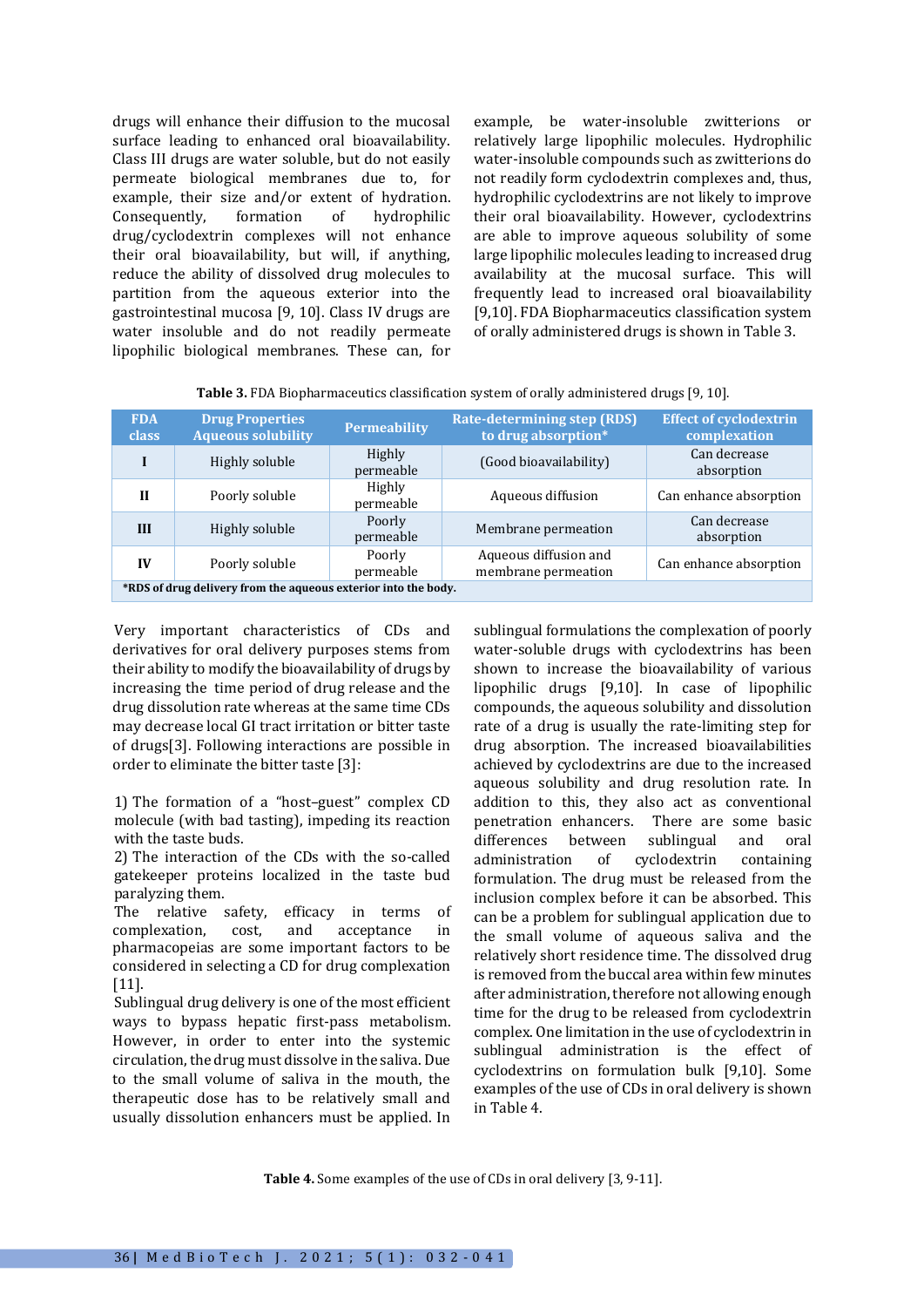| CD<br>derivatives  | <b>Active molecules</b>                                                                                                                                | <b>Drugs</b>                                                                                                                                                                                                                                                                        |
|--------------------|--------------------------------------------------------------------------------------------------------------------------------------------------------|-------------------------------------------------------------------------------------------------------------------------------------------------------------------------------------------------------------------------------------------------------------------------------------|
| $\alpha$ -CD       | Peptides                                                                                                                                               |                                                                                                                                                                                                                                                                                     |
| $\beta$ -CD        | Nicotine<br>Polyphenols and<br>chlorogenic acid<br>Peptides<br>Flavonoid dioclein<br>Cilostazol<br>Flurbiprofen<br>Gefitinib<br>Piroxicam<br>Efavirenz | Ketoprofen<br>Griseofulvin<br>Terfenadine<br>Tolbutamide<br>Piroxicam (Class I)<br>Glibenclamide (Class II)<br>Spironolactone (Class II)<br>Acyclovir (Class III)                                                                                                                   |
| $\gamma$ - CD      | Peptides Cilostazol                                                                                                                                    | Digoxin (Class II) Spironolactone (Class II)                                                                                                                                                                                                                                        |
| $CM$ - $\beta$ -CD | Lactic acid and succinic<br>acid                                                                                                                       |                                                                                                                                                                                                                                                                                     |
| $HP$ - $\beta$ -CD | Peptides<br>Triclosan<br>Cilostazol<br>Efavirenz<br>Andragrapholide<br>Gefitinib<br>Diclofenac<br>Paclitaxel                                           | Albendazole<br>Ketoprofen<br>Phenytoin (Class II)<br>Gliclazide<br>Tolbutamide (Class II)<br>Amylobarbitone<br>Flutamide<br>Rutin<br>Clomipramine<br>Testosterone<br>Miconazole (Class II)<br>Spironolactone (Class II)<br>Diphenhydramine HCl (Class III)<br>Danazole<br>Flutamide |
| $DM-6-CD$          | Peptides Cilostazol                                                                                                                                    | Tacrolimus<br>Diphenhydramine HCl (Class III)<br>Cyclosporin A (Class IV) α-Tocopherylnicotinate (Class<br>II) Spironolactone (Class II)<br>Carbamazepine (Class II)                                                                                                                |
| $ME$ - $\beta$ -CD |                                                                                                                                                        | Phenytoin                                                                                                                                                                                                                                                                           |
| $M-\beta$ -CD      |                                                                                                                                                        | Albendazole                                                                                                                                                                                                                                                                         |
| $SBE7-\beta$ -CD   |                                                                                                                                                        | Spiranolactone (Class II) Danazole<br>Glibenclamide (Class II)                                                                                                                                                                                                                      |
| $E-\beta CD$       |                                                                                                                                                        | Phenytoin (Class II)                                                                                                                                                                                                                                                                |
| $Glu\beta CD$      | $\overline{a}$                                                                                                                                         | Phenytoin (Class II)                                                                                                                                                                                                                                                                |
| MalßCD             | $\overline{a}$                                                                                                                                         | Phenytoin (Class II)                                                                                                                                                                                                                                                                |

# *3.2 Ocular drug delivery*

In ophthalmology local drug administration in the form of topically applied low viscosity aqueous eye drop solutions is preferred. The outermost layer of the eye cornea is a lipophilic epithelium and, thus, drugs must be somewhat lipophilic to be able to permeate through the cornea into the eye. However, attached to microvilli at the corneal surface is an aqueous layer of  $\sim$  8 µm thick and, thus, topically applied drugs must be water soluble to be able to penetrate this aqueous diffusion barrier to reach the corneal surface. In addition, only one eye drop, or 0.03 – 0.05 ml, can be applied

to the eye, which means that in aqueous eye drop solution the drug dose must be soluble in < 0.05 ml of the aqueous formulation. The average tear volume is only 7 µl and any excess liquid is rapidly spilled onto the skin or drained through the nasolacrimal duct into the nose. In addition, continuous secretion of tear fluid limits the contact time of topically applied drugs with the eye surface. Consequently, < 5% of a topically applied drug is absorbed into the eye [9]. In the ophthalmology field, drug formulations are gener- ally applied to the surface of the eye for two purposes: (1) to provide intraocular treatment throughout the cornea for diseases like glaucoma and (2) to treat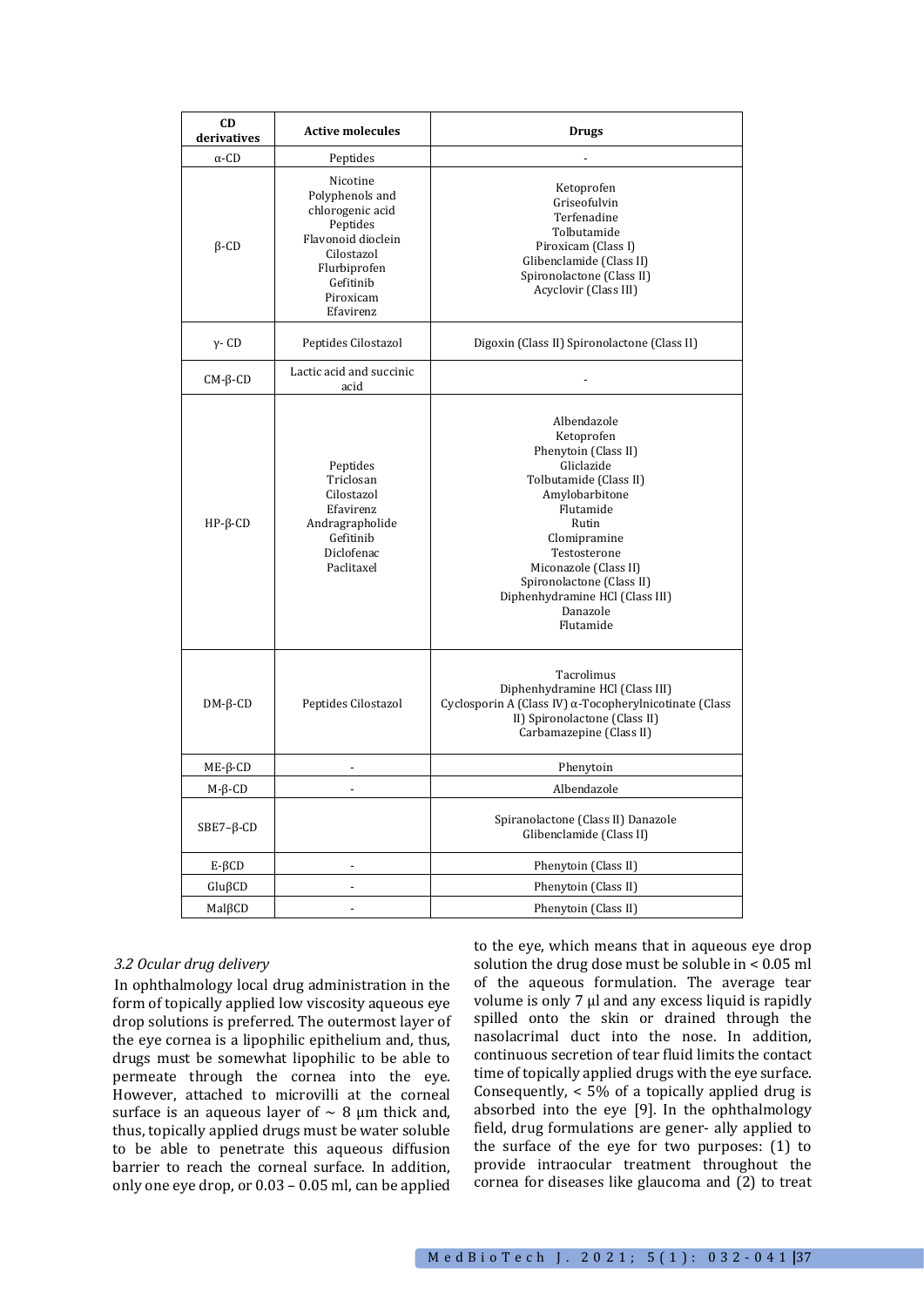the outside of the eye for infections (conjunctivitis, blepharitis, keratitis sicca). Eye-drops are the conventional drug dosage forms for 90% of currently used ophthalmic formulations [3].

The possible advantages in ocular use of cyclodextrins are the increase in solubility and stability and avoidance of incompatibilities of drugs such as irritation and discomfort. One of the pre requisites for a new vehicle to be used in ophthalmic preparations is that it is not irritating to the ocular surface, because irritation causes reflex tearing and blinking, which results in a fast washout of the instilled drug. Hydrophilic cyclodextrins, especially 2-hydroxy propyl-βcyclodextrin and sulfo butyl β-cyclodextrin, have been shown to be nontoxic to the eye and are well tolerated in aqueous eye drop formulations [10, 11]. Since only the free drug can permeate biological membranes, ophthalmic delivery of drugs can be limited by the dissociation of drug/CD complexes in the precorneal area due to the limited dilution in this area. The dissociation of drug/CD complexes depends more on the binding of drugs to precorneal proteins, absorption by corneal tissue, and displacement of drugs from CD complexes by precorneal fluid components. The ability of CDs to decrease membrane lipophilicity by interacting with the lipophilic compounds of epithelium was indicated by the reduction in the bioavailability of highly lipophilic pilocarpine prodrugs on addition of CDs [3, 11].

Another major problem with eye drops is its inability to sustain high local concentration of drugs. The administration of ophthalmic drugs in gels and in polymer matrix has been shown to increase the contact time of the drugs with the cornea, a situation which increases their ocular bioavailability. However, patient acceptance of such delivery systems is unsatisfactory. Conversely, eye drops with low viscosity appears to be the most acceptable delivery form of ophthalmic drugs. Hydrophilic cyclodextrins do not penetrate tight biological barriers such as the eye cornea but enhance the ocular bioavailability of lipophilic drugs by keeping the drugs in solution and increasing their availability at the surface of the corneal barrier. The cyclodextrin increases the dose to solubility ratio of water soluble drugs [10]. In this context, CDs may represent an alternative approach to increase the solubility and corneal permeability of drugs. Indeed, the inclusion complexes of ophthalmic drugs with CDs were found to increase the drug aqueous solubility without affecting their chemical structure and/or activity. Consequently, CDs may be useful in the formulation of ophthalmic suspension by complexation with a large number of ophthalmic drugs [3, 9]. Some examples of the use of CDs in ocular delivery is shown in Table 5.

*Table 5: Some examples of the use of CDs in ocular* 

| CD derivatives     | Drugs                                                                                                                                                                                   |
|--------------------|-----------------------------------------------------------------------------------------------------------------------------------------------------------------------------------------|
| $\alpha$ -CD       | Acetazolamide<br>Cyclosporine Pilocarpine                                                                                                                                               |
| β-CD               | Pilocarpine                                                                                                                                                                             |
| $HP$ - $\beta$ -CD | Acetazolamide<br>Hydrocortisone<br>Dipiverfrin<br>Arachidonylethanolamide<br>Dexamethasone<br>Dexamethasone acetate<br>Diclofenac Ethoxyzolamide<br>Pilocarpine<br>Pilocarpine prodrugs |
| SBE-β-CD           | Dipiverfrin Pilocaprine                                                                                                                                                                 |
| M-ß-CD             | Diclofenac Ethoxyzolamide                                                                                                                                                               |

#### *delivery[3, 11].*

# *3.3 Nasal Drug Delivery*

CDs are effective excipients in nasal drug delivery. CDs improve nasal drug absorption either by increasing aqueous drug solubility and/or by enhancing nasal drug permeability [11]. The nasal route is another effective way to bypass first-pass metabolism. In order to enter the systemic circulation, the drug has to dissolve in the aqueous nasal fluids. In nasal formulations, cyclodextrins are normally used to increase the aqueous solubility of lipophilic drugs. The lipophilic cyclodextrins acts as penetration enhancers, especially in nasal delivery of peptides. The methylated cyclodextrin derivatives increase the bioavailability [3, 9, 10]. Application of CD solution directly onto the mucosa (nasal, buccal) is regarded as safe for hydrophilic and natural CDs in a wide range of concentrations while for methylated CD derivatives, the application time and the concentration should be controlled [3].

Nasal preparations must be critically evaluated for their possible effect on the nasal mucociliary functions, which are known to defend the respiratory tract against dust, allergens and bacteria. Most of the cyclodextrins are removed from the cavity by the nasal mucociliary system, that transport cyclodextrins to esophagus and to the gastro intestinal tract finally. The local toxicity of cyclodextrins after nasal administration is very low. In the case of the nasal preparations containing the complexes of steroids with cyclodextrins, the effects of the cyclodextrins on the nasal epithelial membranes seem to be of minor importance for absorption enhancement, because the cyclodextrins would lose their abilities to interact with the membranes when their cavities are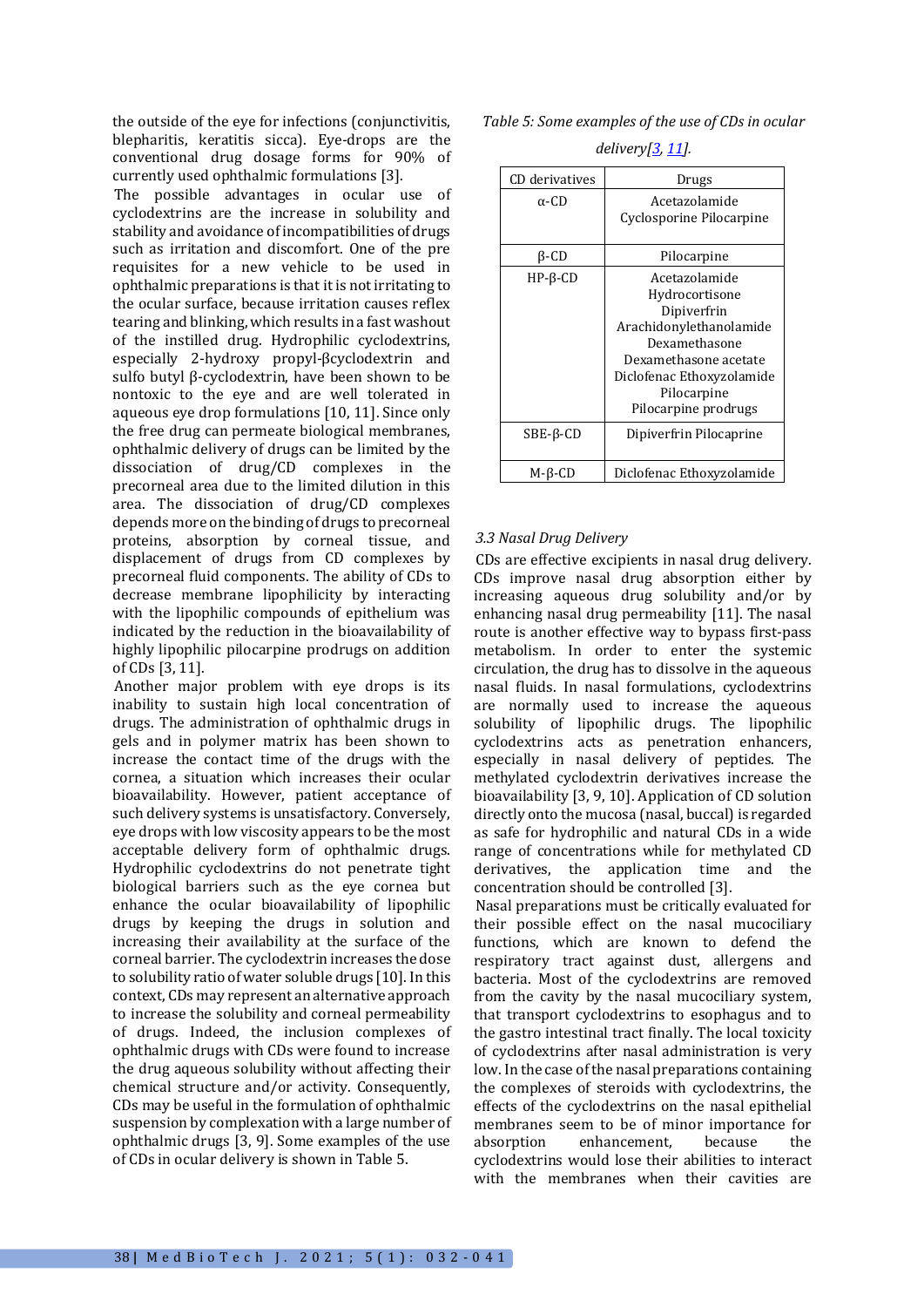occupied by steroids [3, 10]. In conclusion, CDs may improve the drug bioavailability and help bypassing the nasal barrier [3].

#### *3.4 Dermal drug delivery*

Dermal drug delivery has gained popularity in the past decade. Many drugs have been successfully formulated by this route. The transdermal drug transport and release is restricted by the stratum corneum which represents the main barrier toward the administration of active compounds by this route. Therefore, many methods to increase drug absorption have been tested[3]. Four different approaches have been proposed to enhance drug delivery through the skin[3]:

1) Enhancement in the release of drugs from the transdermal pharmaceutical preparation bases.

2) Improvement of drug retention in the skin or of the flux of drug through the skin.

3) Increase in the tissue targeting (localized drug delivery).

4) A combination of (1), (2), and (3).

The main barrier for dermal drug absorption through the skin is the outer most layer stratum corneum. Penetration enhancers like alcohols, fatty acids etc. are used to decrease its barrier properties [9, 10]. Cyclodextrins have a significant safety margin in dermal application and can be used to optimize the transdermal delivery of drugs intended either for local or systemic use. They also improves the solubility and stability of drugs in the topical preparations, enhances the transdermal absorption of drugs, sustains the drug release from the vehicle and avoids undesirable side effects associated with dermally applied drugs [10]. CDs, by enhancing apparent drug solubility, enhance the drug thermodynamic activity in vehicles and thus cause enhancement of drug release from vehicles. The enhancement of drug release from vehicles by CDs in turn enhances the dermal drug absorption by improving the drug availability at the lipophilic absorptive barrier surface (ie, skin). Although the drug partition coefficient (eg, a lipophilic drug) may be decreased on complexation with CDs (eg, with hydrophilic CDs), the increased drug solubility and thermodynamic activity in vehicles can lead to increased drug permeability through skin, eg, increased skin permeability of dexamethasone by HP-β-CD [11]. The cyclodextrins enhance drug delivery through aqueous diffusion barriers, but not through lipophilic barriers like stratum corneum. A suitable vehicle must be selected so that cyclodextrins fully exert their functions [10, 11]. If the drug release is from an aqueous based vehicle or if an aqueous diffusion layer at outer surface of skin is a rate determining factor, then cyclodextrins can acts as penetration enhancers. But if drug penetration through the lipophilic stratum corneum is the main rate determining factor then

cyclodextrins are unable to enhance the drug delivery [3, 10]. Hydrophilic CDs improve the release rate of lipophilic drugs from hydrophilic aqueous vehicles [11]. The enhancement of drug release can be ascribed to an increase in solubility, diffusibility and concentration of the drug in the aqueous phase of the ointment through watersoluble complex formation [3, 10]. also, the free drug fraction at the barrier surface depends on the drug dissolution rate, relative magnitude of the stability constants of the CD complexes with the drug and the competing agent at the absorption site, and the drug absorption rate constant [11]. In ointments, as with suppositories, the drug in its cyclodextrin complex may be displaced by some components of the ointment, depending on the magnitude of the stability constant of the complex. Thus, an optimized release of the drug from the preparation containing its cyclodextrin complex may be obtained by using a vehicle in which the complex is barely dissociated and maintains a high thermodynamic activity. Generally, cyclodextrins do not enhance drug delivery from non-aqueous vehicles [3, 10].

Briefly CDs, by increasing solubility, facilitate drug incorporation into formulation and thus increase the drug concentration in the formulation. CDs may alleviate drug-induced skin irritation by lowering the extent of free drug resulting from inclusion equilibrium. Hydrophobic CDs can modulate drug release from vehicles. Though only insignificant amounts of CDs and drug/CD complexes can penetrate into biological barriers because of their size and hydrophilicity, CDs may interact with some of the skin components. It was reported that the free CDs released on complex dissociation, due to their ability to remove some membrane surface components, can modify the membrane transport properties and thus can facilitate absorption of drugs, especially water-soluble drugs. CDs, the safer solubilizing agents with bioadaptability and multifunctional characteristics, have been evaluated for formulation of poorly water-soluble cosmetic materials. Other CD applications in cosmetics include masking of smell and stench, stabilization of cosmetic materials (eg, loyal jelly and antiplasmin drugs), assisting in preparation of stable emulsion and suspension, inhibition of foaming caused by amphiphilic materials, and powderization of oily materials. The ability of CDs to increase stability (against light and oxygen) and solubility of sparingly water-soluble molecules made them useful in the formulation of cosmetic products [11].

#### *3.5 Parenteral Drug Delivery*

Injectable formulations of lipophilic waterinsoluble drugs frequently consist of mixtures of water, organic cosolvents and surfactants.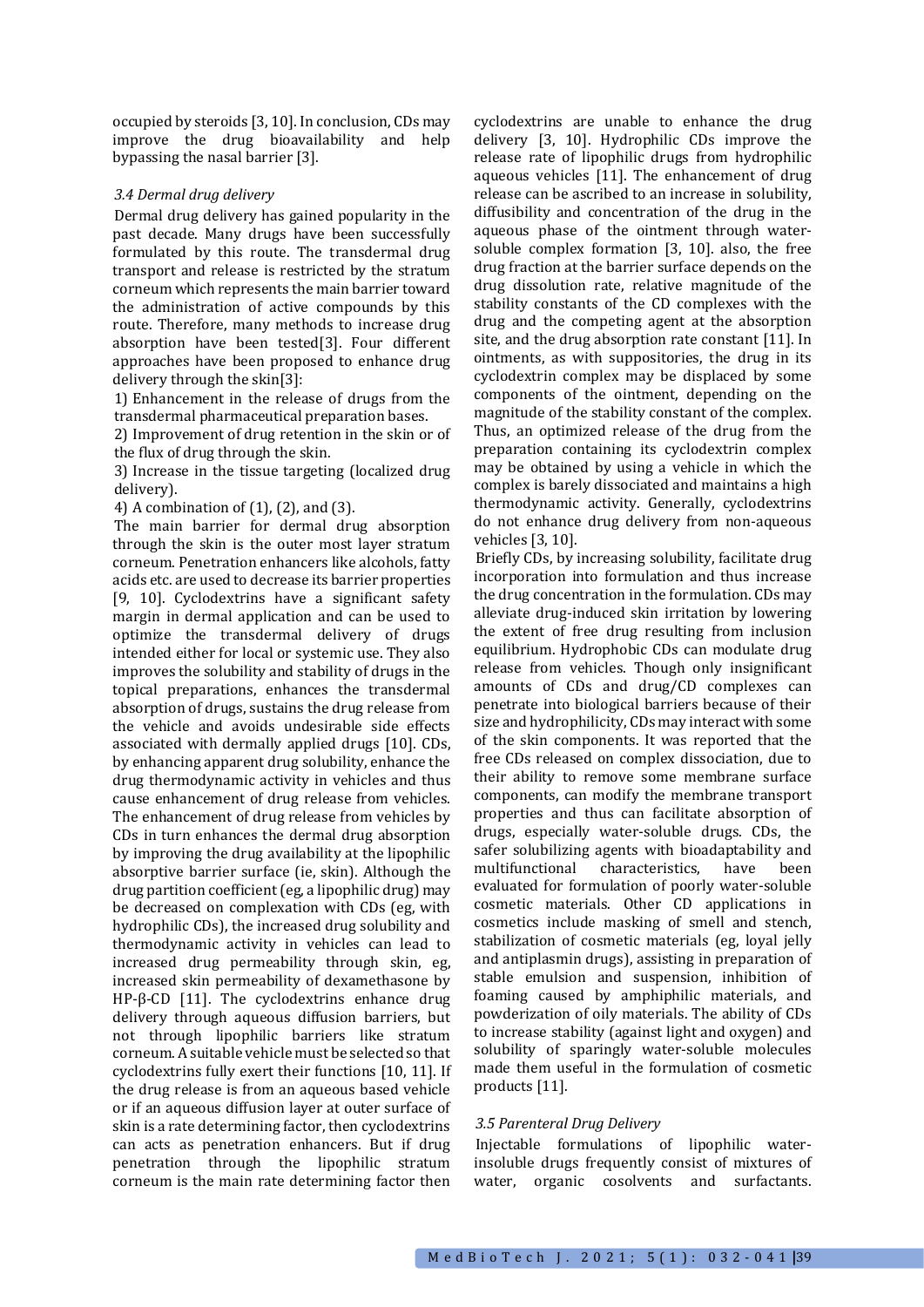Limitations in using organic solvents in injectable formulations include possible drug precipitation, pain, inflammation and haemolysis on injection. Sometimes it is possible to alleviate these side effects by designing a water-soluble prodrug of the lipophilic water insoluble drug [9]. CD derivatives such as amorphous HP-β- and SBE-β-CDs have been widely investigated for parenteral use on account of their high aqueous solubility and minimal toxicity. HP-β-CD with much higher aqueous solubility allows parenteral administration of various drugs with no significant toxicity problems and hence is more often used in parenteral formulations. Applications of CDs in parenteral delivery are solubilization of drugs, reduction of drug irritation at the site of administration, and stabilization of drugs unstable in the aqueous environment [11]. On parenteral administration, especially after intravenous injection, the drug is both rapidly and quantitatively released from the cyclodextrin complex upon dilution, competitive replacement, and binding of drug molecules to plasma proteins and tissue. However, because cyclodextrins are rapidly eliminated in the urine cyclodextrins can increase renal clearance of lipophilic waterinsoluble drugs. Finally, the hydrophilic cyclodextrin derivatives, such as 2-hydroxypropylβ cyclodextrin and sulfobutylether β-cyclodextrin, are relatively non-toxic compared with organic solvents and surfactant formulations. Furthermore, as they have a minimal effect on the intrinsic pharmacokinetics of drugs, cyclodextrincontaining formulations are increasingly being used during in vitro and in vivo screening of new pharmacologically active compounds [9].

# *3.6 Rectal drug delivery*

Rectal drug delivery stands for a very important system for a large number of patients, for example, children, infants, patients with nausea, swallowing, or vomiting. However, the main problems encountered in the administration of drugs by rectal route are generally considered to be the following ones[3]:

1) the majority of drugs are poorly absorbed through the rectal mucosa,

2) restrictive absorbing surface area,

3) inefficient dissolution due to the small fluid present in the rectum,

4) drug metabolism into the rectal mucosa and microorganisms.

In order to overcome these disadvantages, many studies have been conducted consisting in the use of absorption enhancers, mixed micelle and polymers, surfactants, etc. However, the most important factor in rectal absorption is the release and the stabilizing effects of drugs from suppository bases, which inhibits the bioconversion of drugs in the rectum [3].

Applications of CDs in rectal delivery include enhancing drug absorption from a suppository base either by enhancing drug release from the base or by increasing drug mucosal permeability, increasing drug stability in the base or at the absorption site, providing sustained drug release, and alleviating drug-induced irritation. Drug release from the suppository base is important in rectal absorption because of the high viscosity of rectal fluids [11]. The release of drugs from suppository bases is one of the important factors in the rectal absorption of the drugs, since the rectal fluid is small in volume and viscous compared to gastrointestinal fluid. In general, hydrophilic cyclodextrins enhance the release of poorly watersoluble drugs from oleaginous suppository bases because of the lesser interaction of the resultant complexes with the vehicles. The complexation of lipophilic drugs with hydrophilic cyclodextrins makes them insoluble in hydrophobic vehicles, the complex existing as well-dispersed fine particles in the vehicles. This manipulation not only enhances drug dissolution at an interface between the molten bases and the surrounding fluid but also inhibits the reverse diffusion of the drugs into the vehicles [10]. The CD complex, once released from the base. mostly releases the free drug for absorption. The competing sites for the free drug released at the absorption site are CD cavity, suppository base, and the rectal mucosa. The extent of drug diffusion into these sites depends on drug's partition coefficient, magnitude of the stability constant of the drug/CD complex, and the relative lipophilicity of the competing sites. In the case of lipophilic drugs with a high partition coefficient, there might be some back diffusion of the released free drug into the lipophilic base. Since a part of drug may get absorbed as the CD complex, the partition coefficient of the complex also becomes important, eg, rectal absorption of a part of EBA as HP-β-CD complex [11].

# **4. Conclusion**

The application of many useful pharmaceutical formulations is faced with restrictions due to some undesirable properties such as insolubility, poor physiochemical properties, toxicity, allergy and inflammation after administration. Since cyclodextrins are found to extend the performance of drug molecules, drug encapsulation in CDs can reduce many undesirable properties of the drugs. In this paper, a study was conducted on some of the applications of natural and synthetic cyclodextrins in drug delivery via different routes of administration including ocular, inhaler, injection, oral, dermal and anal administration methods.

It seems that a wide range of applications in various fields of drug delivery can be performed using CDs due to their ability to create a complex with a large